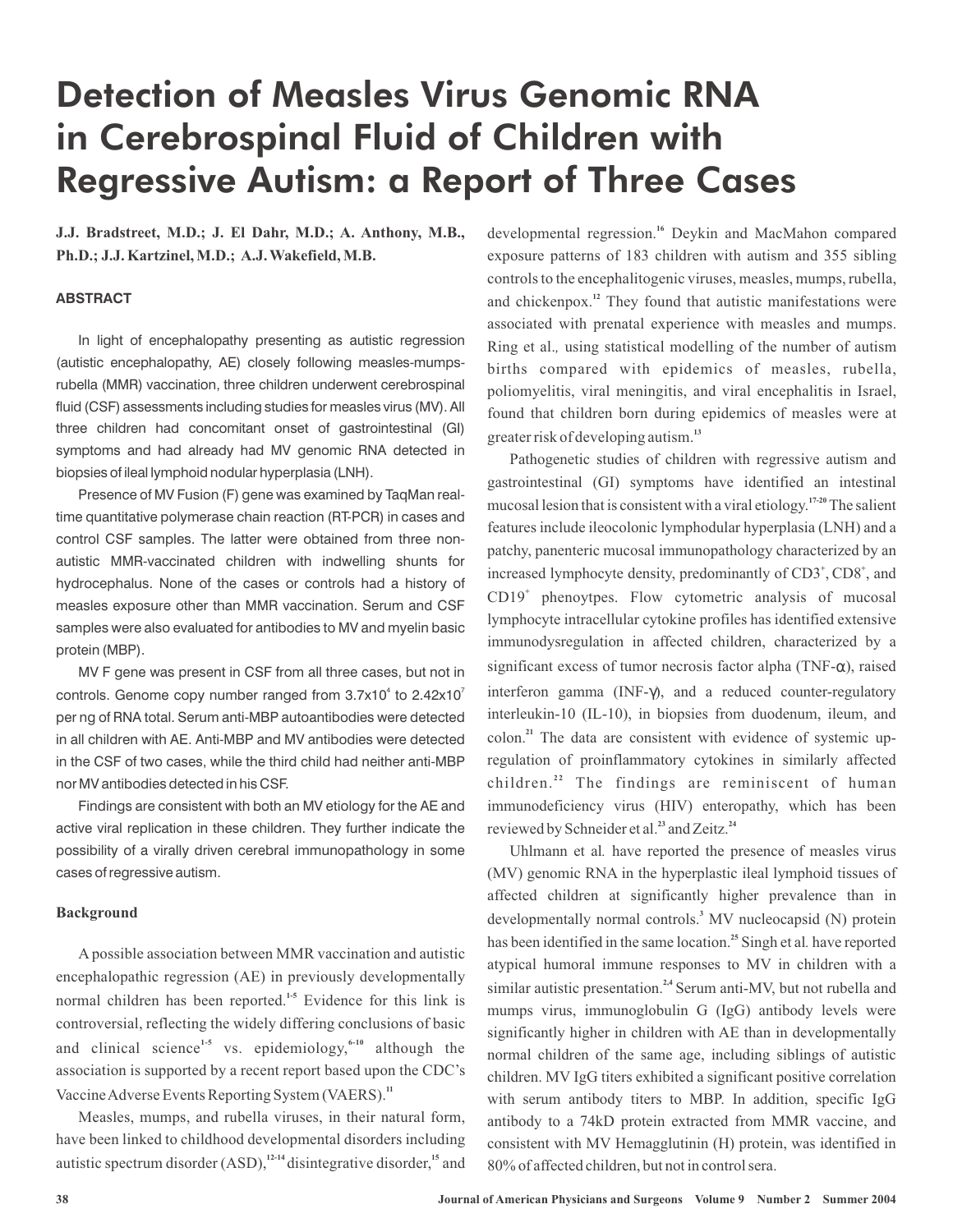These findings raise the possibility that any potential etiologic link between MV and AE may operate through at least one of three non-mutually exclusive mechanisms. These include direct viral invasion of the brain by this neurotropic virus, cerebral autoimmunity with or without the presence of intracerebral MV as in post-measles encephalomyelitis, and an indirect gut-brain interaction mediated by a toxic encephalopathy in a manner analogous to hepatic encephalopathy. **26**

This report on three children with both AE and intestinal pathology associated with MV persistence describes for the first time detection of MV genomic RNA in the CSF of such children. The data support the growing perception that a subset of children with AE exhibits a complex systemic pathology consistent with an etiological role for MV.

## **Patients and Methods**

Children with AE were selected for reporting based upon clinical criteria of normal early development for at least the first year of life, neurologic deterioration associated with autistic regression indicating the need for lumbar puncture, and GI symptoms necessitating ileocolonoscopy.

In addition, cerebrospinal fluid (CSF) and ileal lymphoid tissue from all three children had been submitted for analysis for MV genomic RNA. They represent the first three children to complete this testing among a much larger cohort of similarly affected children under the care of two of the authors (JB & JK). All the children are male Caucasian. None of these children are included in previously published work on the subject by Wakefield and colleagues. All have received multiple interventions ranging from dietary modification to intravenous immunoglobulin, though the details of these interventions and the relevant outcomes are not reported here. All three children in this study received the MMR II (Measles, Mumps, and Rubella Virus Vaccine Live), Merck & Co., Inc., hereinafter MMR II.

Child 1: This child presents after a full-term, normal delivery with no relevant prior medical history and normal development to 14 months of age. Following MMR II vaccination given with varicella vaccine (Varivax), he deteriorated progressively, with onset of ataxia, loss of interest in parents and surroundings, altered pain threshold and sleep pattern, self-limited diet, and explosive diarrhea with poor weight gain. There was a strong family history of autoimmunity, and thyroid disease in particular. Extensive neurologic, genetic, and metabolic testing was normal. A lymphocytosis was detected in this child. Counts were: CD3<sup>+</sup>, 3071 cells/µl (normal range 582-1992); CD4 , 1918 cells/µl (normal **+** range 401-1532); CD8<sup>+</sup>, 990 cells/µl (normal range 152-838); and CD19<sup>+</sup>, 1389 cells/µl (normal range 71-567).

He underwent upper GI endoscopy at 3.5 years of age. Findings included mild esophagitis with normal gastric and duodenal histology. Lactase, maltase, sucrase, palatinase, and glucamylase activities were normal, and serum anti-endomyseal antibodies were negative. Ileocolonoscopy showed ileal LNH, and histology revealed focal acute ileitis with cryptitis and crypt abscess formation. Routine stool cultures and microscopy for ova and parasites were negative.

Lumbar puncture was performed at age 3 years, 7 months. Clear spinal fluid was obtained. Routine CSF analyses including protein, glucose, and cell counts were within normal limits, and bacterial culture was negative.

Child 2: The second child presents after a full-term, normal delivery with a medical history of intolerance to formula food, and recurrent upper respiratory tract and ear infections, necessitating myringotomy and adenoidectomy in the first year of life. He developed normally to 15 months of age. He received his first MMR II vaccination, with Hemophilus influenzae serotype b (Hib) conjugate vaccine, at 15 months of age. By 18 months of age his parents noted decreased sociability, loss of pain perception, repetitive behaviors, and increasing agitation and inattention, associated with the onset of chronic diarrhea and weight loss.

Following a booster MMR II vaccine at age 4, he suffered subacute neurologic deterioration with onset of petit mal seizures, which necessitated neurologic investigation within six weeks of his booster MMR II. This confirmed AE with seizure disorder, with a grade II dysrhythmia on EEG. MRI scan was normal. The child was lymphopenic, including a deficiency in CD3<sup>+</sup>, with 1082 cells/µl (normal range 2040-6000); CD4<sup>+</sup>, with 592 cells/ $\mu$ l (normal range 1300-4100); CD8<sup>+</sup>, with 346 cells/ $\mu$ l (normal range 750-2600), and CD19<sup>+</sup>, with 216 cells/ $\mu$ l (normal range 610-1830).

He underwent upper GI endoscopy and ileocolonoscopy at age 6 years, 6 months for chronic diarrhea. He had moderate ileal LNH but was otherwise endoscopically normal. Histology was normal other than a mild patchy lymphocyte infiltrate in the gastric mucosa. He had serologic evidence of past infection with H. pylori, but no evidence of this organism on gastric histology. Routine serology, stool cultures and microscopy, and celiac screen were otherwise normal.

Because of his encephalopathy, lumbar puncture was performed at age 8 in light of the ability to detect MV in intestinal tissues from some autism spectrum disorder (ASD) children, combined with the detection, in his serum, of antibodies to MBP and neuron-axon filament protein (NAFP). At lumbar puncture, clear fluid was obtained. Routine CSF analyses including protein and cell counts were within normal limits, although glucose was marginally raised at 72 mg/dl (normal range 40-70). Bacterial culture was negative.

Child 3: Child 3 presents after a full-term, normal delivery with no relevant prior medical history and normal development to 16 months of age, when he received MMR II and Hib vaccines while being treated with sulfamethoxazole-trimethoprim (Bactrim). Thirteen days later he returned to the doctor's office with a severe upper respiratory tract infection, which became chronic and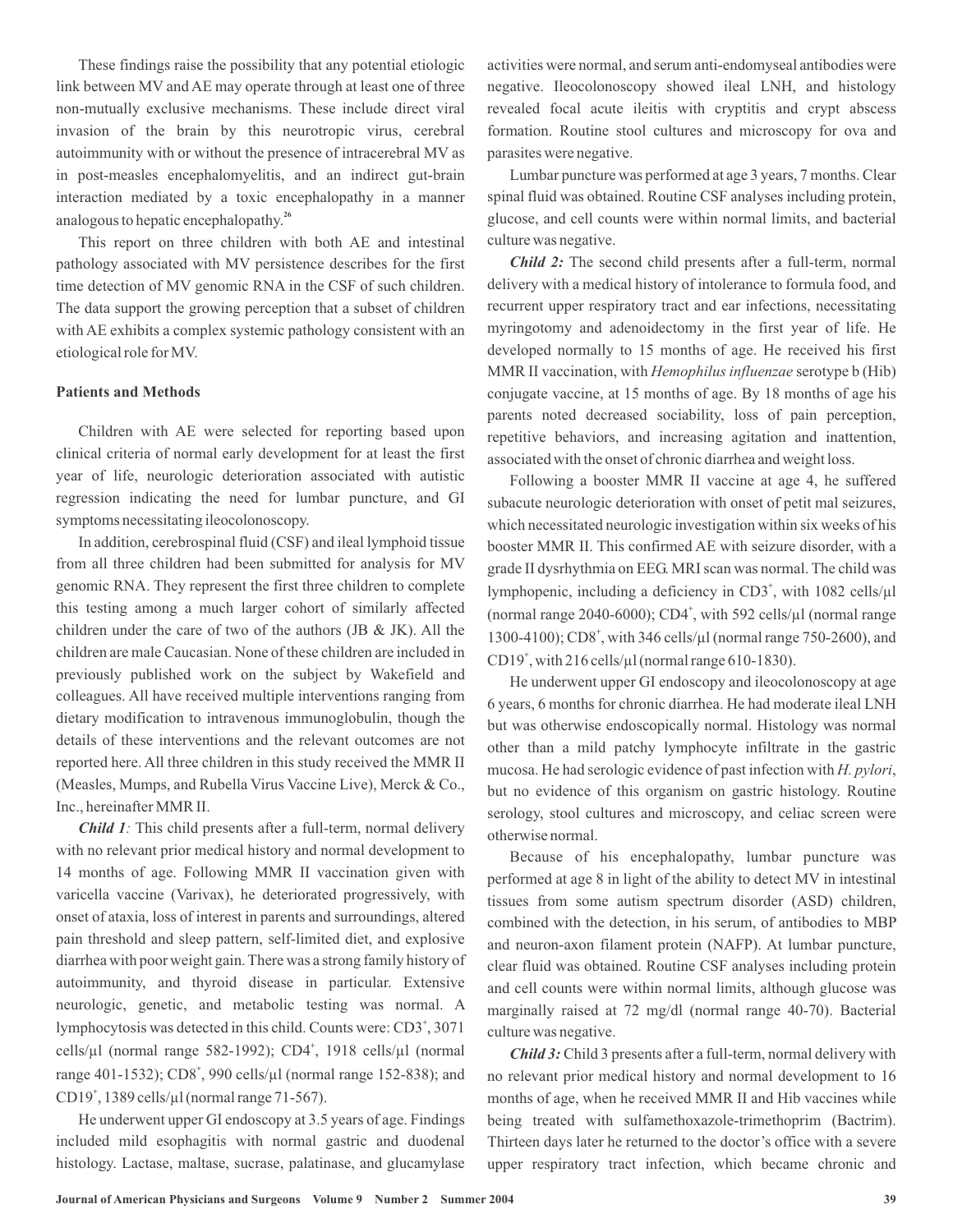

Number of infectious episodes recorded for child 3 during the first 27 months of life, providing a comparable length of time before and after MMR vaccination at 16 months. Infectious episodes, diagnosed by a physician and documented in the medical records, total 1 per 5-6 months before MMR, 1 per month afterwards.

refractory to antibiotic therapy (Figure 1). Within about 30 days of the MMR II, he was hospitalized for dehydration, mental status changes, and high fever.

From this point on, he suffered chronic diarrhea and weight loss, dropping from the 50<sup>th</sup> to the 10<sup>th</sup> percentile for weight in two months. Eye contact was lost within two weeks of MMR II. Loss of speech occurred from 18 months of age. Owing to recurrent fevers and failure to thrive, a rheumatologist examined him at 17 months and made a provisional diagnosis of juvenile rheumatoid arthritis (RA). Further investigation was not undertaken. A neurologic assessment at age 2 by a previous pediatrician noted no speech, no eye contact, aberrant behavior, and decreased strength on the right side. Despite these observations, no tests were conducted. An EEG performed at age 5 years, 6 months was reported as normal.

Ileocolonoscopy and upper GI endoscopy were performed at age 4 years, 6 months. Findings included ileal LNH with petechial hemorrhage (Figure 2). A mucosal eosinophilic infiltrate was observed in esophageal, gastric, duodenal, ileal, and cecal biopsies. This infiltrate ranged from >50 eosinophils per high power field HPF in the duodenum, to approximately 150 per HPF in the ileum. In addition, mild chronic inflammation was observed in the cecal biopsy. Screening for *H. pylori*, rotavirus, and stool pathogens including ova and parasites, was negative. Radio-allergosorbent test (RAST) for dietary allergens was positive for wheat, eggs, and



**Figure 2.** Ileal LNH with Petechial Hemorrhage from Child 3

milk. Consistent with an allergic predisposition, serum IgE was raised at 2471 IU/ml (normal range 0-164), and IgAwas low at 24.9 mg/dl (normal range 36-163).

Serum anti-MBP level was 46 EIA units prior to immunologic intervention. This autoantibody decreased to normal levels (< 10 EIA units) following intravenous human immunoglobulin (IVIG) treatments, but after treatment was suspended, it again rose in association with further decline in cognitive function. Once IVIG was resumed, the serum anti-MBP returned to normal and was normal at the time of CSF acquisition.

Lumbar puncture was performed at age 3 years, 7 months. Clear spinal fluid was obtained. Routine CSF analyses including protein, glucose, and cell counts were within normal limits, and bacterial culture was negative.

## **Processing of Intestinal Biopsies**

GI endoscopy was indicated because of relevant symptoms in these children.All procedures were undertaken with fully informed written parental consent. All procedures were performed under general anesthesia and were uneventful. At ileocolonoscopy, tissue samples were taken from areas of terminal ileal LNH, present in all three children, and from various sites throughout the colorectum. Samples for routine histopathology were placed in 10% neutral buffered formalin and embedded in paraffin wax. Samples of ileal lymphoid tissue for MV analysis were transferred directly from the biopsy forceps into a sterile plastic container, which was sealed, labeled, immediately frozen, and maintained unopened, at -70°C or below, until MV analysis.

All GI mucosal biopsies were submitted for histologic analysis by the same pathologist (AA) and reported systematically, using a standard proforma, as described and validated in blinded review elsewhere.<sup>17</sup> Histologic analysis was conducted in the absence of any knowledge of vaccination status and any results of MV testing on biopsy tissue, CSF, and blood.

## **Serum and Peripheral Blood Mononuclear Cells (PBMC)**

Blood was taken by standard venipuncture. Serum samples for antibody analysis were taken in Serum Separator Tubes (SST, Becton Dickinson, NJ).Whole blood for viral analysis was taken in EDTAanticoagulant.All samples were shipped on dry ice.

## **Lumbar Puncture**

In the AE children, CSF analyses were considered indicated in the presence of an undiagnosed regressive encephalopathy following viral exposure. CSF was obtained with informed parental consent. Since informed consent had been granted for diagnostic purposes, IRB approval was not required for the procedures or laboratory testing. The Arizona State University IRB granted ethical approval for retrospective evaluation of the ICDRC data.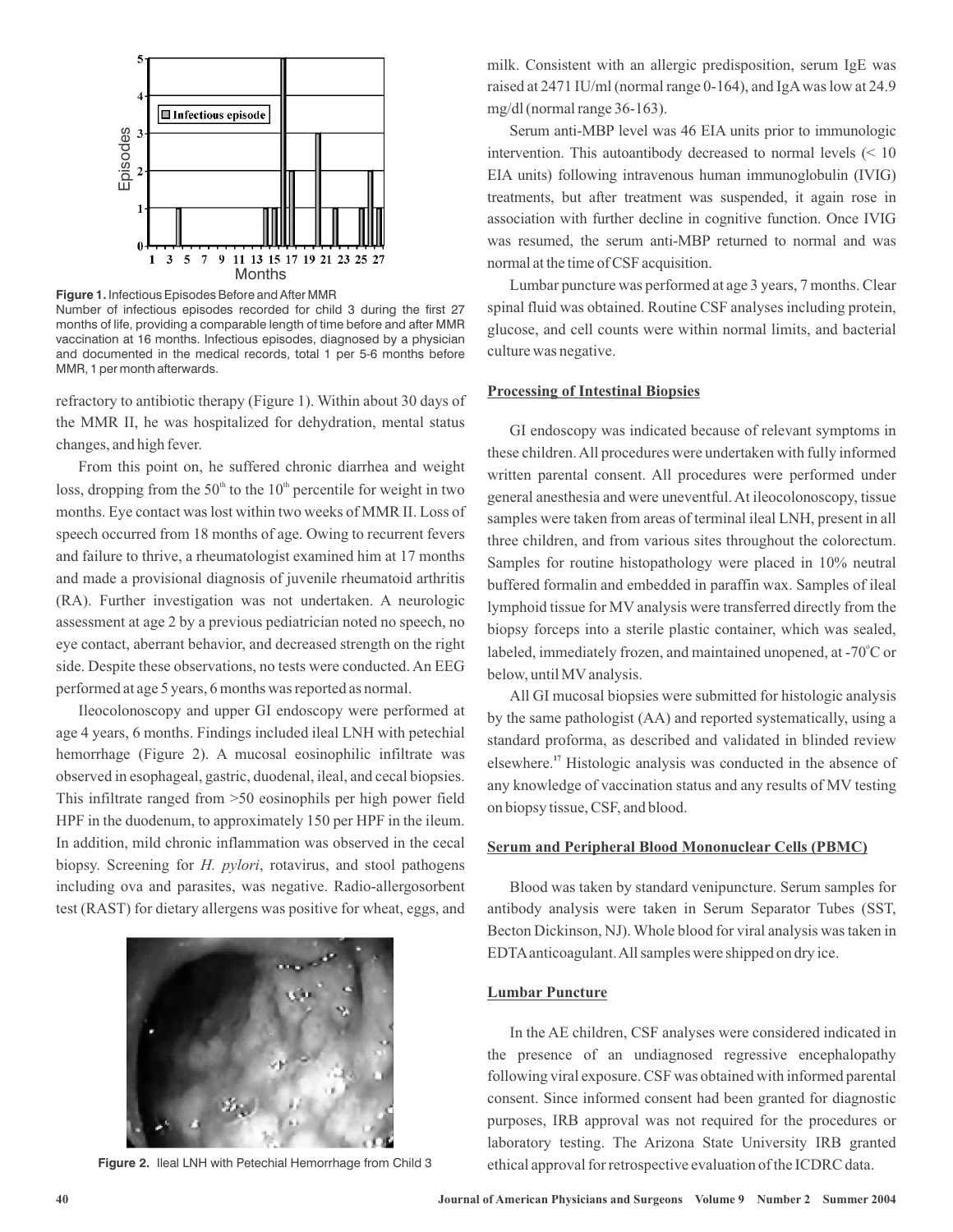Spinal fluid was obtained after intravenous conscious sedation and local anesthesia, using sterile technique. The fluid was collected in three standard CSF tubes using a commercial kit (Portex, Inc., Keene, N.H.). A minimum of 4 cc of CSF was obtained from each child. Two ml samples for TaqMan real-time quantitative polymerase chain reaction (RT PCR) were labeled and incubated overnight at 2°C in RNA-Later (Ambion, Austin, Texas) according to manufacturer's instructions, then frozen at -70° C. Samples were maintained unopened and on dry ice until analyzed.

# **Control CSF**

Three pediatric CSF control samples were provided by Tulane University Medical Center. Samples came from children requiring CSF shunts for hydrocephalus who did not have autism. They included a girl aged 11 with von Hippel-Lindau disease, a boy aged 10 with Hunter's syndrome, and a girl aged 2 with an ependymoma. All three children were up to date with their MMR vaccination, as per the normal U.S. vaccination schedule.

Samples were collected and stored in the same manner as the CSF samples from AE children. Control samples were coded and batched with other coded samples prior to shipping on dry ice to the analytical laboratory, where they were tested in a blinded fashion. The Tulane University Medical Center IRB Committee granted ethical approval.

## **Positive Controls**

Biological Controls: A brain tissue sample from a confirmed case of subacute sclerosing panencephalitis (SSPE) was used as a positive control. This tissue was examined by solution phase, in cell, and TaqMan RT-PCR and strain-specific determination by traditional sequencing using dideoxy sequencing and Allelic Discrimination (AD) assay. A further postmortem brain tissue control was used from a child with post-MMR vaccine encephalitis. This sample was analyzed by solution phase, in cell and TaqMan RT-PCR, andAD assay.

### **Negative Controls**

Negative samples included paraffin-embedded tissue from appendix, thyroid, and breast; fresh cell culture TPC-1, N-thy, and Raji cells; buccal swabs; and PBMC from operator and random blood samples. Environmental controls, including water collected from various locations in the laboratory, were included to rule out the possibility that positive results were due to airborne contamination in the lab.

## **RNAExtraction**

Total RNAwas extracted from CSF, fresh frozen ileal biopsies, and PBMC using the Qiagen RNeasy (CSF) (QIAGEN Ltd, Crawley, West Sussex, U.K.) and Ultraspec-11 RNA isolation system (biopsies and PBMC) (Biotecx Laboratories, Texas, U.S.). Environmental controls were extracted in the same manner as CSF, and tissue controls were extracted in the same manner as biopsies and PBMC.

## **TaqMan RT-PCR**

RT-PCR based on the 5' nuclease assay was performed on an ABI 7700 Sequence detector (Applied Biosystems) as described previously.<sup>3</sup> Sequence-specific PCR primers and TaqMan probes were designed using Primer Express software (Table 1).<sup>3</sup> All quantitative PCRs were prepared in a dedicated facility in a class 2 laminar flow bench, using dedicated pipettors and aerosol resistant pipette tips as described by Uhlmann et al.<sup>3</sup> Controls for TaqMan RT-PCR included the following: no template control (water added as template), no amplification control (omission of rTth polymerase), irrelevant target primers and specific TaqMan probe (human papillomavirus 16, human herpes virus 8 primers), probeonly control (omit PCR primers), human RNAcontrol, spiked RNA control, and asymmetric TaqMan PCR (TaqMan PCR with one or other primer and specific TaqMan probe).

**Table 1.** Measles Virus Primer and Probe Sequences

| Primer/ Probe      | Sequence 5'-3'                          | Sequence 5'-3' |
|--------------------|-----------------------------------------|----------------|
| F1 Fwdc            | TGA CTC GTT CCA GCC ATC AA              |                |
| F1 Rev c           | TGG GTC ATT GCA TTA AGT GCA             | 150BP          |
|                    |                                         |                |
| GAPDH 1            | GAA GGT GAA GGT CGG AGT                 |                |
| GAPDH 2            | GAA GAT GGT GAT GGG ATT TC              | 226BP          |
|                    |                                         |                |
| F1 Probe           | CTG CAC GAG GGT AGA GAT CGC AGA ATA CAG |                |
| <b>GAPDH Probe</b> | CCG ACT CTT GCC CTT CGA AC              |                |

A gene dosage correction for bowel biopsies and PBMC was carried out using glyceraldehyde phosphate dehydrogenase (GAPDH) as a housekeeping gene. MV quantitative TaqMan RT-PCR was performed by generating standard curves for the F gene. This was achieved using serial dilutions of cloned cRNAtranscripts over a linear dynamic range. Cloning of the cRNA standards was performed using the TOPO TA cloning system, according to the manufacturer's instructions (Invitrogen, Groningen, Netherlands).

#### **ViralAntibody Detection**

Viral antibodies were measured by using commercially available enzyme-linked immunoabsorbent assay (ELISA) kits (Sigma Diagnostics, St. Louis, Mo.). Assays were performed essentially according to technical instructions of the manufacturer of the ELISA kits. Subsequently, the antigenic detection of measles virus was attempted by immuno-blotting that was performed according to Singh. **4**

Viral proteins were separated in 12% Ready Gels (Bio-Rad Labs, Richmond, CA) by sodium dodecyl sulfate-polyacrylamide gel electrophoresis (SDS-PAGE). They were transferred to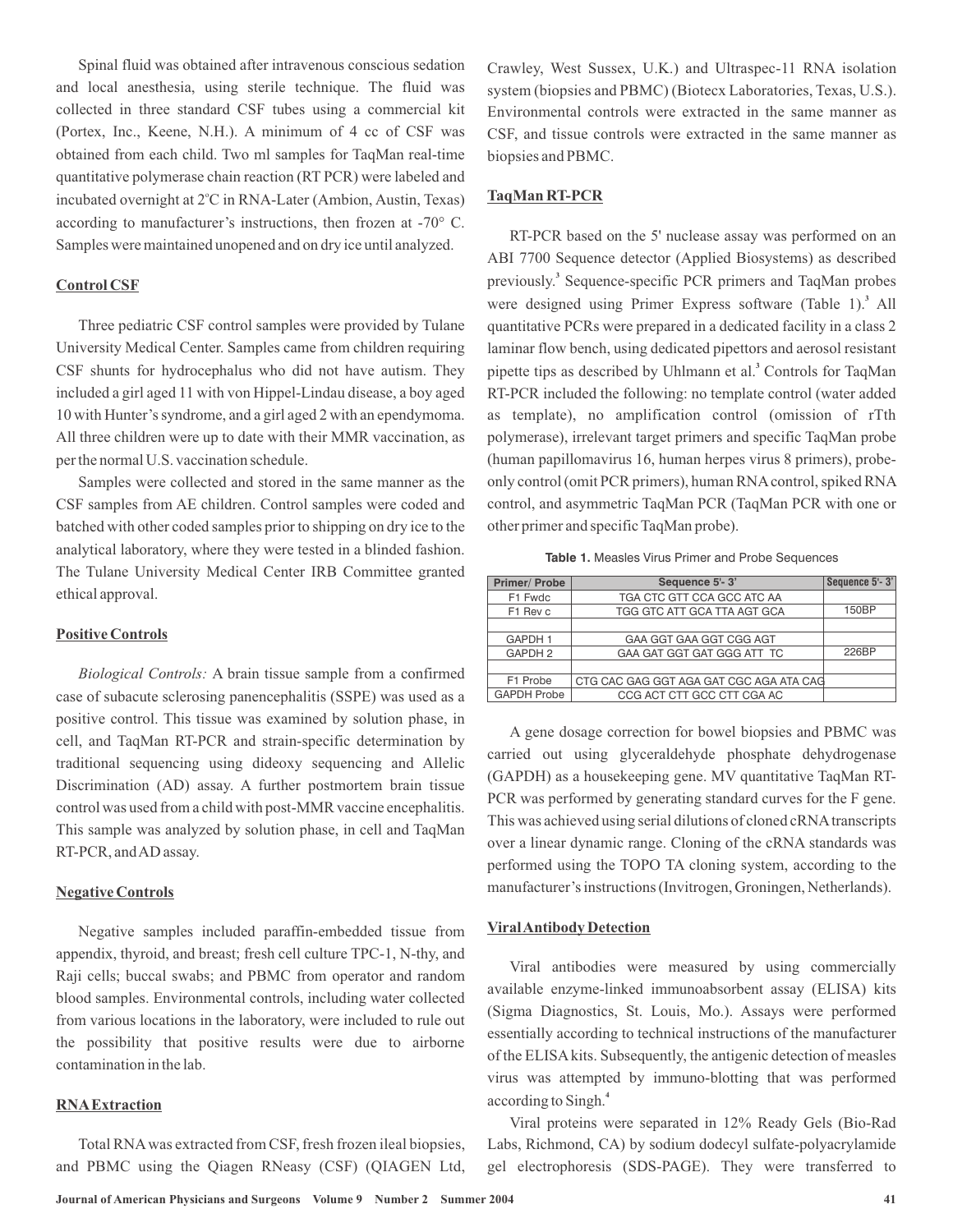**Table 2.** TaqMan RT-PCR Detection of MV F Gene in Ileal Lymphoid Tissue, Peripheral Blood and CSF

| <b>ASD</b><br><b>Child</b> | <b>Ileal Biopsy</b> |                                                     | <b>Blood</b> |                                                     | <b>CSF</b>   |                                                     |  |  |
|----------------------------|---------------------|-----------------------------------------------------|--------------|-----------------------------------------------------|--------------|-----------------------------------------------------|--|--|
|                            | $+ve$ MV RNA        | <b>MV F Gene</b><br>Copies / ng<br><b>Total RNA</b> | $+ve$ MV RNA | <b>MV F Gene</b><br>Copies / ng<br><b>Total RNA</b> | $+ve$ MV RNA | <b>MV F Gene</b><br>Copies                          |  |  |
| 1                          | Υ                   | $<$ 1                                               | <b>ND</b>    |                                                     | Υ            | 2.42x10 <sup>7</sup>                                |  |  |
| $\overline{2}$             | Υ                   | $1x10^3$                                            | Υ            | 2.1                                                 | Υ            | $6.16x10^{6}$                                       |  |  |
| 3                          | Υ                   | >7                                                  | N            | $\mathbf{0}$                                        | Υ            | $3.7x10^{4}$                                        |  |  |
|                            |                     |                                                     |              |                                                     |              |                                                     |  |  |
| Control<br>Child           | <b>Ileal Biopsy</b> |                                                     | <b>Blood</b> |                                                     | <b>CSF</b>   |                                                     |  |  |
|                            | $+ve$ MV RNA        | <b>MV F Gene</b><br>Copies / ng<br><b>Total RNA</b> | $+ve$ MV RNA | <b>MV F Gene</b><br>Copies / ng<br><b>Total RNA</b> | $+ve$ MV RNA | <b>MV F Gene</b><br>Copies / ng<br><b>Total RNA</b> |  |  |
|                            |                     |                                                     |              |                                                     | N            |                                                     |  |  |
| $\overline{2}$             | $\overline{a}$      | ٠                                                   |              |                                                     | N            |                                                     |  |  |
| 3                          | ٠                   |                                                     |              | ٠                                                   | N            |                                                     |  |  |

nitrocellulose membranes (NCM) by double sandwich technique, followed by blocking with 1% bovine serum albumin in trisbuffered saline (TBS). The NCMs were stored at room temperature.

For immunoassay, 3-4 mm wide blots were cut and incubated with human sera for one hour. After four washings with TBST (TBS buffer containing 0.05% Tween-20), the blots were incubated for one hour with goat anti-human polyvalent-alkaline phosphatase conjugate. After four washings, the blots were developed in substrate solution by using the technique described by Singh.<sup>4</sup> A reaction was scored positive whenever a purplishblue band was seen.

### **BrainAntibody Detection**

Brain autoantibodies to myelin basic protein (anti-MBP) and neuronal filament protein (anti-NAFP) were detected by an immunoblotting method, essentially according to published reports by Singh et al.<sup>5</sup> Briefly, the proteins (bovine myelin basic protein from Upstate Biotechnology Inc., Lake Placid, N.Y.) and bovine spinal cord neurofilament protein preparation from Singh's ongoing work in this area were separated in 12% polyacrylamide Ready Mini-Gels (Bio-Rad Labs, Richmond, Calif.) under the denaturing conditions of sodium dodecyl sulfate (SDS) and 2-mercaptoethanol. The gels were run at 150 V for about 45 minutes, and protein transfer was achieved by a doublesandwich technique for more than 20 hours at room temperature. When possible, confirmation studies were performed at Specialty Laboratories, Inc., a Santa Monica, Calif., commercial lab. Both Dr. Singh and Specialty Laboratories were able to detect anti-MBPatthe same rate.

## **Results**

#### **TaqMan Detection of MV FGene**

All three ileal biopsy and CSF samples from subject children were positive for MV Fusion (F) gene by TaqMan RT-PCR. The three control samples from non-AE children were negative for MV F gene. All negative controls including process controls and tissue

controls, as described above, run in parallel with samples from AE and control children, were also negative for MV F gene. Of the PBMC samples available for two children, one was positive and one was negative for MV F gene. Details of results and F gene quantification are in Table 2.

## **Positive Tissue Controls**

Brain tissue samples from the SSPE and post-MMR vaccine encephalitis cases were all positive for MV by solution phase, in cell, and TaqMan RT-PCR.

### **Antibody Studies**

Results of CNS autoantibody and virus IgG profiling are shown in Table 3. MBP autoantibodies were present in the serum of all three children and CSF of children 1 and 2. NFAP antibody was present in the serum of child 2 only. MV IgG antibody titers were reported as high in the sera of children 1 and 2, and detectable at a low level in the CSF of these same children. MV IgG antibody titer was reported as being within the normal range in the serum of child 3 and undetectable in his CSF. Where samples were analyzed for the previously reported MMR-associated antibody,<sup>4</sup> they were negative. Human Herpesvirus-6 serology was unremarkable, and specific IgG antibody was not detected in CSF of the two samples in which it was sought (children 2 and 3).

## **Discussion**

This study reports for the first time simultaneous detection of MV genomic RNA in at least two sites–ileal lymphoid tissue and CSF–in three children with regressive autism. Presence of MV genomic RNA in CSF is associated with the presence of MV IgG

| <b>Table 3. Serum and CSF Antibodies</b> |
|------------------------------------------|
|------------------------------------------|

| <b>ASD</b><br><b>Child</b> | Sample     | <b>Myelin Basic</b><br>Protein<br>Antibody <sup>®</sup> | Neuron-Axon<br><b>Filament</b><br>Protein<br>Antibody" | <b>MV IgG</b><br>Antibody" | <b>MMR</b><br>Antibody <sup>##</sup> | Human<br>Herpesvirus-6<br>IqG Antibody <sup>*</sup> |
|----------------------------|------------|---------------------------------------------------------|--------------------------------------------------------|----------------------------|--------------------------------------|-----------------------------------------------------|
|                            | Serum      | Υ                                                       | N                                                      | Y(4.51U)                   | N                                    | Y(1.39U)                                            |
|                            | <b>CSF</b> | Υ                                                       | N                                                      | Y(0.5U)                    | N                                    | <b>ND</b>                                           |
| $\overline{2}$             | Serum      | Υ                                                       | Υ                                                      | Y 355 EIA U"               | <b>ND</b>                            | <b>ND</b>                                           |
|                            | <b>CSF</b> | Υ                                                       | N                                                      | Y(0.4U)                    | N                                    | N                                                   |
| 3                          | Serum      | Y^                                                      | N                                                      | $Y$ (3.93U)                | <b>ND</b>                            | Y(1.97U)                                            |
|                            | <b>CSF</b> | N                                                       | N                                                      | N                          | N                                    | N                                                   |

Y=positive, N=negative, ND=not done.

Serum MBP positive at dilution of 1:400, at which normal serum is negative. NAFP dilution >1:50 MV seropositive at > 1.1 ELISA units (U).<sup>4.5</sup> Reference range 3.1+0.1 U. HHV6 seropositive at >1.1. Reference range 1.5+0.1 U. \*Screened at 1:26 dilution in CSF; \*\* Screened at 1:26 dilution in CSF;  $^*$ Screened at 1:5 dilution in CSF;  $^{**}$ Screened at 1:5 dilution;  $^{\star*}$ Screened at 1:8 dilution. The specific units in Singh's work are based on the Sigma kit and are EIA MV IgG.<sup>45</sup> \*\*\*In relationship to child 3, several anti-MBP titers were drawn, and they ranged from a high of 46 EIA (strongly positive) units prior to intervention to a low of 4 EIA (within normal limits) units after IVIG intervention. ^These results were performed and verified at Specialty Laboratories of Santa Monica, California. All other antibody studies were performed by Dr. Singh at Utah State University.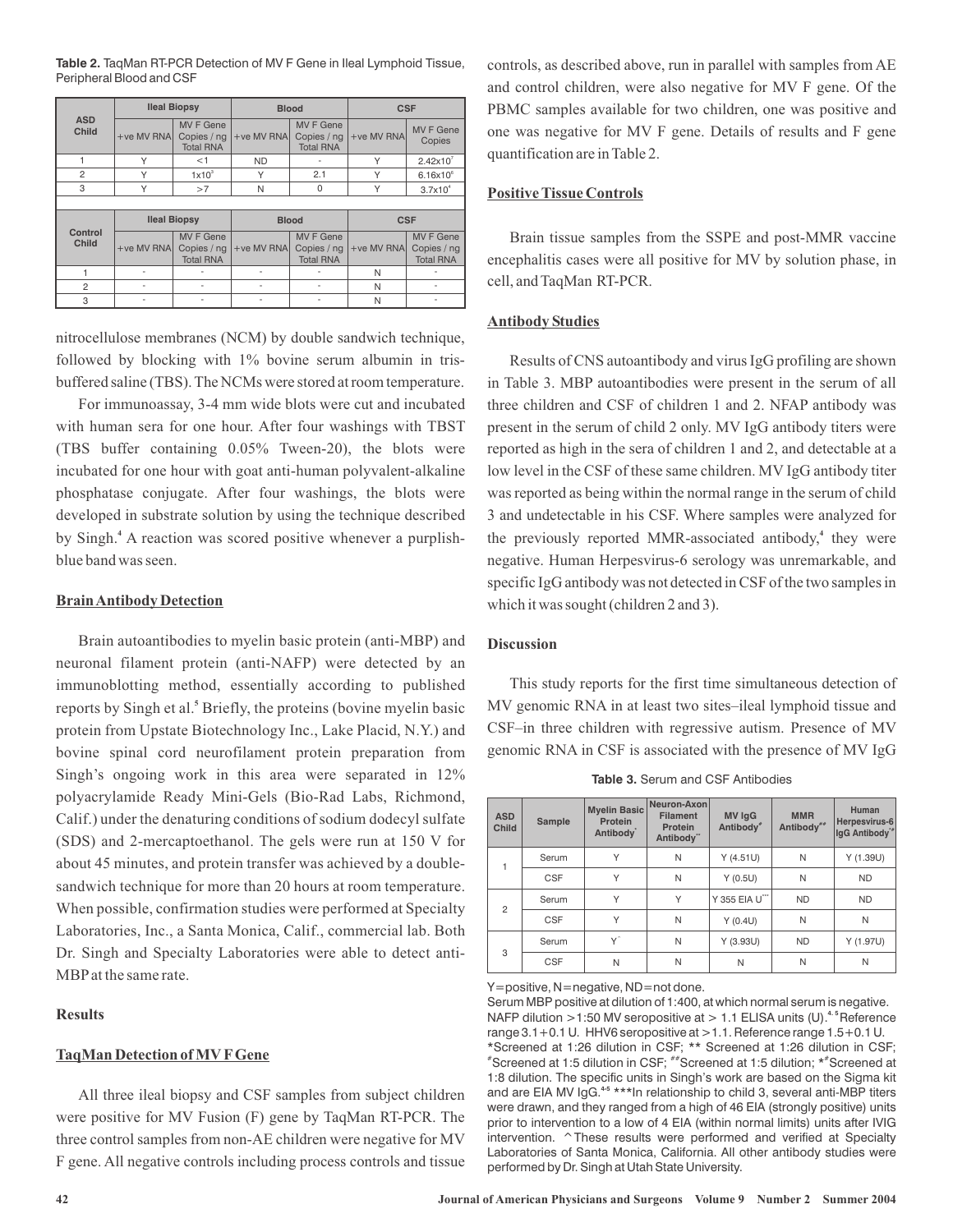and anti-MBP antibody in CSF in two of these children. MV genomic RNAwas not detected in CSF from non-AE children.

There may be several explanations for these findings. First, detection of MV could represent laboratory contamination. However, the absence of MV in any process control run in parallel with the test samples and the absence of MV in control CSF strongly militate against this. Sources of potential contamination have been investigated and excluded: Buccal swabs and blood from technicians were PCR negative. Operator set-up and chemistry contamination was precluded by use of PCR Mastermix. Airborne laboratory contaminants were excluded by environmental laboratory controls. Contamination during the extraction process was excluded by random blood, tissue, cell culture, and operator controls. PCR set-up contamination was excluded by no-template controls. Nonspecific amplification was excluded by irrelevant primer and nonsense primer controls and the presence of negative samples.

Where synthetic oligonucleotide controls were employed, these were synthesized in an overseas facility, remote from the production facility for the primer and probes for that target control. These controls were received in a laboratory located in a separate hospital from that used to set up the TaqMan assay. Controls were diluted to  $10^{-10}$  before transfer to the testing laboratory. They were stored at this dilution in a separate freezer from samples, primers, or other reagents.

Presence of MV in the CSF may not necessarily reflect intracerebral persistence of this agent. Experience with HIV infection has shown, by using exquisitely sensitive detection techniques such as TaqMan, that viral genomic material may be amplified from infected immune cells as they traffic through the CSF in the absence of obvious neurological abnormalities or parenchymal infection of the brain (reviewed by Tyler and McArthur).<sup>27</sup> This possibly explains AE children who harbor a lymphotropic virus such as MV in peripheral lymphoid tissues, e.g. the intestinal mucosa. However, the low cell counts in the CSF (all less than five white blood cells per HPF) would indicate a highly improbable relationship between trafficking lymphocytes and detection of MV genome.

Additionally, viral genome in the presence of MV IgG in the CSF of two children is supportive of intrathecal antibody synthesis, probably in response to intracerebral infection. This is supported by detection of antibodies to MBP in the CSF of the same children. Intracerebral infection may also occur in the apparent absence of local antibody synthesis.<sup>28</sup> Differences in methodologies used for CSF and sera prevent ratio of sera to CSF calculations. This should be systematically evaluated in future studies.

Vaccinations occurring in close temporal proximity to the encephalopathic regression of these children, when combined with the lack of documented natural MV exposure and a very low endemic MV rate, make it likely that the persistent MV infection originated from the vaccine. The children's relevant clinical symptoms started soon after MMR vaccination (documented as soon as 13 days after exposure in child 3).

The retrospective analysis of this data will not allow for strainspecific determination since that testing was not requested of the laboratory at the time of submission. Further, TaqMan RT PCR does not allow for subsequent strain discrimination by traditional sequencing. However, Sheils et al. have recently reported an allelic discrimination assay that distinguishes Schwarz vaccine-derived strains from all but a few wild-type and laboratory-derived strains. **29** Samples of ileal lymphoid tissue<sup>29</sup> and CSF (Sheils and O'Leary, personal communication, 2004) from other, similarly affected children have all yielded strains consistent with vaccine strain. Therefore, on balance, the persistent virus in AE children is most likely to have originated from the vaccine. If not, a matter of equal concern is that these children would then represent a previously undocumented presentation of atypical wild-type measles following vaccination, i.e. "vaccine failure."

According to the literature, measles vaccine virus may, on rare occasions, cause cerebral infection and neuropathology. Bitnum reported the development of measles inclusion-body encephalitis (MIBE) caused by the measles vaccine strain (as MMR) in one child.<sup>30</sup> Notable characteristics of this case included the unusual delay in onset of neurological symptoms following MV exposure (8.5 months) and the absence of any apparent evidence of preexisting immunodeficiency. Measles virus itself is well known to be immunosuppressive. There is no evidence of MIBE or SSPE in any of the three cases presented here.

Child 3 developed a new onset of immune dysfunction following MMR exposure. This is consistent with the observations of wild-type measles infection and the ongoing immune disruption caused by viral persistence, rather than prior immune deficiency. Child 1 did have a significant history of infection suggestive of immune dysfunction prior to vaccination, but Child 2 had what were considered routine infections prior to MMR. These differences may represent the various environmental influence on the immune system combined with genomic susceptibilities.

A further explanation of our data might be that the sensitive testing involved is detecting persistence of mere fragments or residues of MV RNA, rather than replicating virus or active subviral elements. This is unlikely for RNA, which is notoriously prone to rapid enzymatic degradation. Permar et al have indicated *.* that detection of MV genome in two or more body compartments is indicative of continued viral replication.<sup>31</sup> Whether or not this is the case, the detection of viral RNA in PBMC in one child is indicative of replication, given the relatively rapid turnover of circulating immune cells. In addition, previous studies have reported the presence of all MV genes–nucleocapsid (N), hemagglutinin (H), and fusion (F)–that have been sought in ileal lymphoid tissues from ASD children.<sup>3</sup> Studies have also detected the MV N protein by monoclonal and polyclonal antibody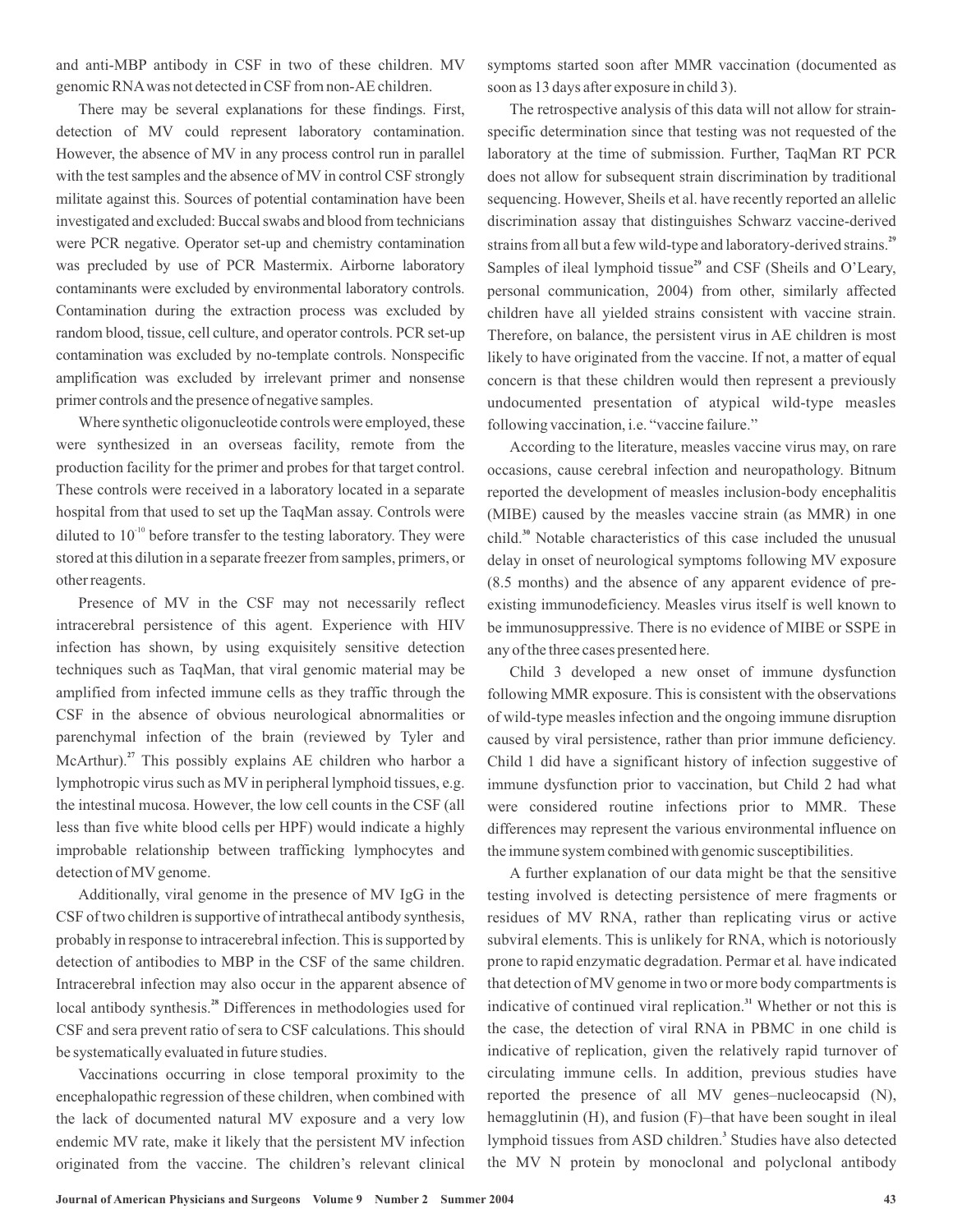immunohistochemistry.<sup>25</sup> Based upon these observations, it seems more likely than not that MV is replicating in these AE children, albeit at presumably low levels.

The findings are unexpected in view of the negative epidemiologic data from the U.S. and Europe. These retrospective population-based studies, in contrast with molecular and immunological studies, have not found an association between MMR vaccination and autism. As pointed out by Madsen et al.<sup>10</sup> and reiterated by others,<sup>32-34</sup> epidemiologic studies that have examined this relationship have lacked adequate statistical power and have failed to test the correct hypothesis.

Madsen et al. themselves failed to disaggregate the relevant autism subset–one they attempt to describe in their paper's introduction–from the total autism population. This is equivalent to considering hepatitis as a single outcome, irrespective of etiology, in a study designed to examine a possible causal relationship with a single, specific exposure that may account for only a minority of hepatitis cases.

In distinction to the aforementioned studies, and as previously stated, Geier and Geier in evaluating the U.S. VAERS database found a positive association of MMR and autism with an attributable risk of 4.2 ( $p < 0.0001$ ).<sup>11</sup> Adding to the complexity of evaluating this condition from an epidemiologic perspective is the well recognized heterogeneity of this population. Specific hypothesis testing for viral persistence in the CSF in the presence of encephalopathic regression, rather than autism per se, is crucial.

Child 3 presents an interesting array of findings. While both other children demonstrate the presence of both anti-MV and anti-MBP antibodies in the CSF, this third case lacks detectible antibodies in the CSF to either brain or measles virus. This is compatible with various and complex explanations. The immunological interventions prior to acquiring CSF could have altered the outcome of CSF immune findings without changing the viral persistence observed. As noted, serum anti-MBP levels normalized with IVIG.

Further, prior apoptotic immune signalling from primed microglial cells is one theoretical explanation of the findings in child 3, and has been discussed in relationship to Parkinson's disease.<sup>35</sup> Of note are the child's episodically very high levels of peripheral serum anti-MBP. This is a nonspecific finding, but is compatible with the measles etiologic hypothesis based on the classic understanding of the role of MV in CSF disorders.<sup>36</sup> Singh has reported his opinions and observations that cytokines and/or abnormal immune response to the vaccine MV could account for the neurological and immunological findings in AE.<sup>5</sup> It is beyond the scope of this case report to review the literature on all mechanisms of neurodegenerative injury secondary to virusmediated disorders. However, it is conceivable that multiple mechanisms are active in the children, and that they vary over time based on other factors including concurrent viruses, toxins, and oxidative stressors.

Autistic encephalopathy is a complex disorder in which there is clearly more than one potential mechanism for regression. Cofactors including genetic predisposition are likely to influence the presentation and timing of symptom development. The potential mechanisms of AE in these children include, but are not limited to, some or all of the following: a toxic gut-brain interaction such as occurs in hepatic encephalopathy; immunological disruption of central nervous system functions; and direct viral invasion of the brain.

Preliminary evidence for an autoimmune phenomenon in some AE children reported here and elsewhere, and alternative mechanisms of encephalopathy in these children, require detailed study. These data indicate that sensitive and specific virological and immunological analysis of CSF is indicated in children undergoing AE with regression following exposure to live virus vaccines.

The authors all support safe vaccine public policy, and recognize the historic contribution vaccines have made to public health. These findings are offered as observations of previously unpublished adverse events apparently related to the MMR vaccine, in the hope of furthering interest in safer vaccines.

**J.J. Bradstreet, M.D.,** is the Medical Director, International Child Stetson University, College of Psychology, Deland, Fla. J. El Dahr, M.D., is School, New Orleans, La. A. Anthony M.B., Ph.D., M.R.C.Path. is Professor, School, London, U.K. **J.J. Kartzinel M.D.**, is Associate Medical Director, International Child Development Resource Center, Melbourne, Fla. A.J. **Wakefield, M.B., F.R.C.S., F.R.C.Path** . is Director of Research, International Development Resource Center, Melbourne, Fla., and Adjunct Professor, Associate Professor of Pediatrics and Medicine and head of the section of Pediatric Allergy, Immunology and Rheumatology, Tulane University Medical Department of Histopathology, Royal Free and University College Medical Child Development Resource Center, Melbourne, Fla.

**Correspondence Address:** J.J. Bradstreet, M.D., International Child Development Resource Center (ICDRC), 1688 Hibiscus, Melbourne, Fla. 32901. Telephone: (321) 953-0278. FAX: (321) 953-3983.

**Acknowledgements:** We gratefully acknowledge the support of the International Child Development Resource Center (ICDRC); Bernard Rimland, Ph.D., and the Autism Research Institute; Medical Interventions for Autism; VISCERAL; the Ted Lindsay Foundation; and the BHARE Foundation. We are further grateful for the technical expertise of Unigenetics, Ltd., which provided the measles virus genomic testing under the supervision of Professors O'Leary and Sheils. Special thanks are given to Jim Adams Ph.D., Arizona State University, for assistance in obtaining ethical approval, and to Esther Kennedy, R.N., for her assistance in coordinating the complex processing of cerebral spinal fluid for shipment.

Declared potential conflicts. Drs. Bradstreet and Wakefield have, based on similar observations, been paid to prepare a report for the Legal Services Commission in the U.K. None of these cases relate directly to that litigation. Dr. Wakefield is a named inventor on viral diagnostics patents. Parents of two of the children are seeking compensation under the National Vaccine Injury Compensation Program in the U.S. The cases were filed after the detection of MV in the CSF, not prior to these findings.